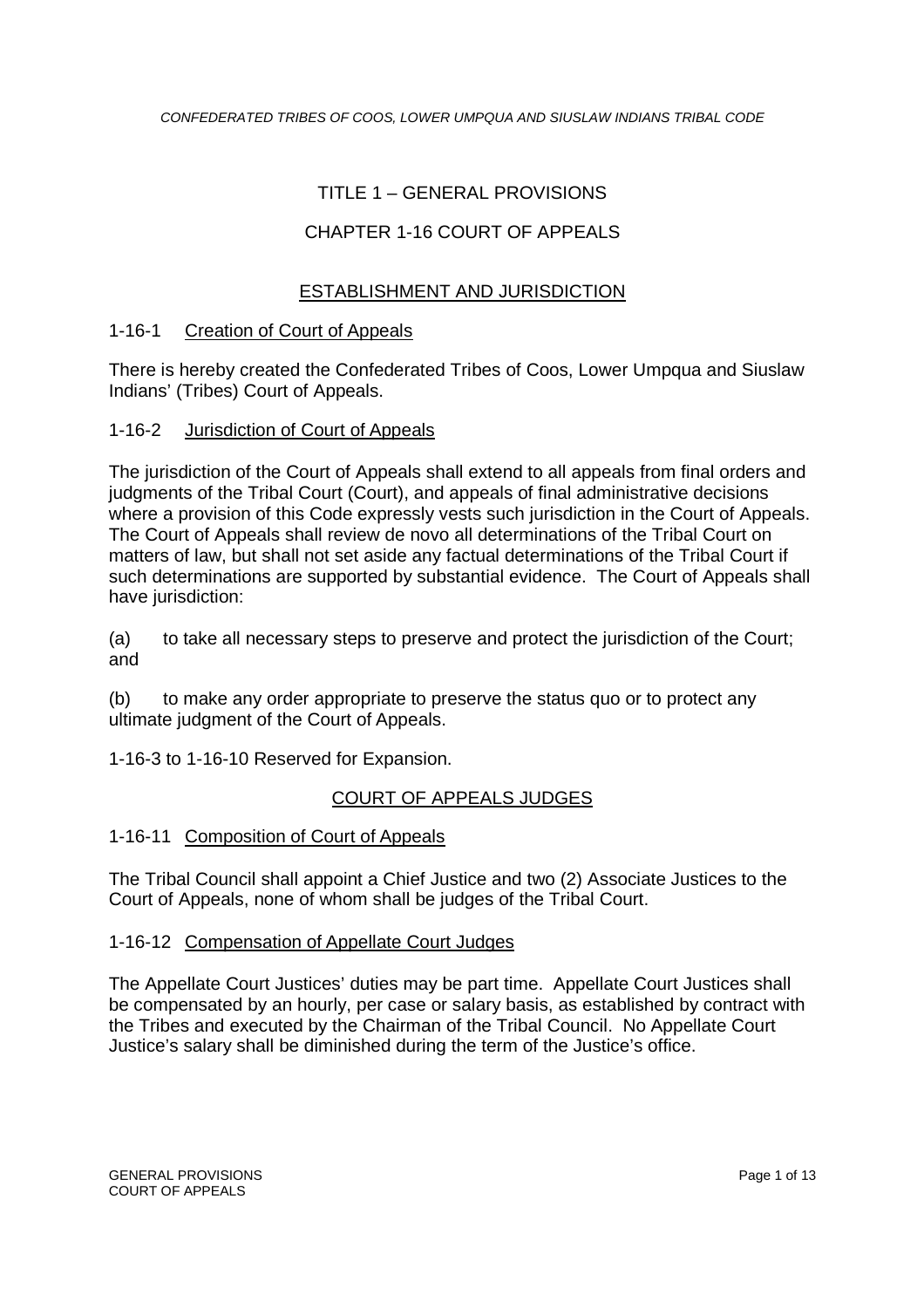# 1-16-13 Appointment of Appellate Court Judges

(a) Appellate Court Justices shall be appointed by a majority of a quorum of the Tribal Council for a term of two (2) years and shall be eligible for reappointment. A vacancy shall be filled by appointment by a majority of a quorum of the Tribal Council for the balance of the unexpired term.

(b) A person shall be eligible to serve as an Appellate Court Justice only if the person has never been convicted of a felony, serious tribal crime, or misdemeanor within one (1) year of appointment, with the exception of minor traffic violations.

(c) No Appellate Court Justice shall be qualified to preside in any case where he or she has any direct, personal interest, or where he or she is prejudiced for or against any of the parties in the action. Nor shall any Appellate Court Justice be qualified to act in any case where any relative by marriage or blood in the first  $(1<sup>st</sup>)$  or second  $(2<sup>nd</sup>)$  degree is a party unless all parties to the action waive this provision.

(d) All Appellate Court Justices shall protect and preserve the high standards of the Tribal judiciary and shall abide by the American Bar Association Model Code of Judicial Conduct and CLUSITC Chapter 1-13.

(e) Appellate Court Justices shall, at a minimum, hold a Doctor of Jurisprudence from an accredited law school in the United States, and have five (5) years' experience as a practicing attorney with experience in Indian Law, or have served for at least two (2) years as a trial or appellate court judge for an American Indian Tribe.

### 1-16-14 Removal of Appellate Court Justices

An Appellate Court Justice may be suspended, dismissed or removed for cause by the Tribal Council. Cause shall be defined as malfeasance in office, corruption, neglect of duty, or conviction of a felony or misdemeanor, excluding minor traffic violations. An Appellate Court Justice charged by a majority of a quorum of the Tribal Council with conduct constituting cause for suspension, dismissal or removal shall be given personal written notice of the basis for the charge and be given adequate time to prepare a defense. The Appellate Court Justice shall then be given a full hearing before the Tribal Council with an adequate opportunity to present a defense, including the production of witnesses and other evidence in the Justice's behalf and an opportunity to crossexamine witnesses against the charged Justice. An affirmative majority vote of all members of the Tribal Council is necessary to suspend, dismiss, or remove an Appellate Court Justice from office.

### 1-16-15 Decision by Panel of Three Justices

Each party to a proceeding is entitled to have his or her appeal decided by the entire three-Justice Court of Appeals unless one (1) or more Justices are unavailable due to relationship to the parties, other conflict of interest or vacancy on the court. In such circumstances, the appeal shall be decided by the remaining Justice or Justices.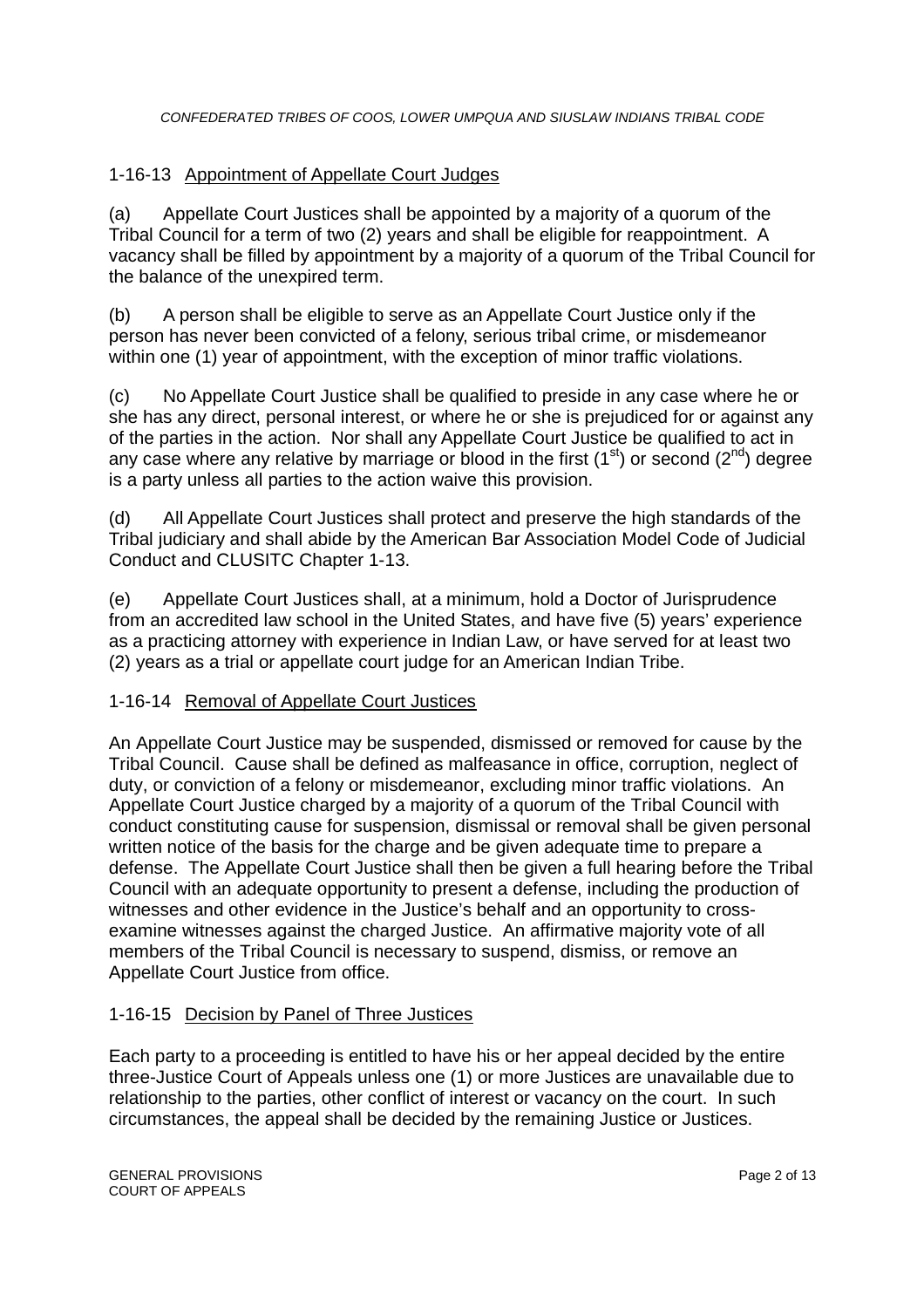# 1-16-16 to 1-16-20 Reserved for Expansion.

# COURT OF APPEALS ADMINISTRATION

#### 1-16-21 Time and Place of Meeting

The time and place of meeting of the Court of Appeals shall be established by order of the Chief Justice on a case by case basis.

#### 1-16-22 Decisions of the Court

(a) The Court of Appeals shall render decisions in writing.

(b) The appellate decision shall cite the legal basis for the determination, as well as clearly outline the reasons in support of the decision.

(c) The appellate decision must be agreed upon by a majority of the Justices on the panel.

(d) A dissenting Justice may write and submit a dissenting opinion, if so desired. However, a dissenting opinion shall not carry any precedential weight.

#### 1-16-23 Records of Court of Appeals

(a) The Court of Appeals shall keep a record of all proceedings of the Court, showing the title of the case, the name and addresses of all parties and attorneys, the briefs, the date of any oral argument, the names of the Justices who heard and decided the case, and the judgment, together with any other facts and circumstances deemed of importance to the case. Unless specifically excepted by this Code or Rule of Court, all decisions and opinions of the Court shall be published in a format that shall be available to the public at the Tribal Office.

(b) In the event that an appeal is taken from a confidential matter, the record on appeal shall remain confidential and shall not be open to public inspection. Any written opinion in a confidential matter shall have the names of the parties redacted and replaced with an initial, prior to publication, and shall be available for public inspection in redacted form.

1-16-24-1-16-30 Reserved for Expansion.

### REPRESENTATION AND ADMISSION

### 1-16-31 Representation Policy

Every person appearing as a party before the Tribal Court of Appeals has a right to be represented, at the person's own expense, by an attorney admitted to practice before the Court.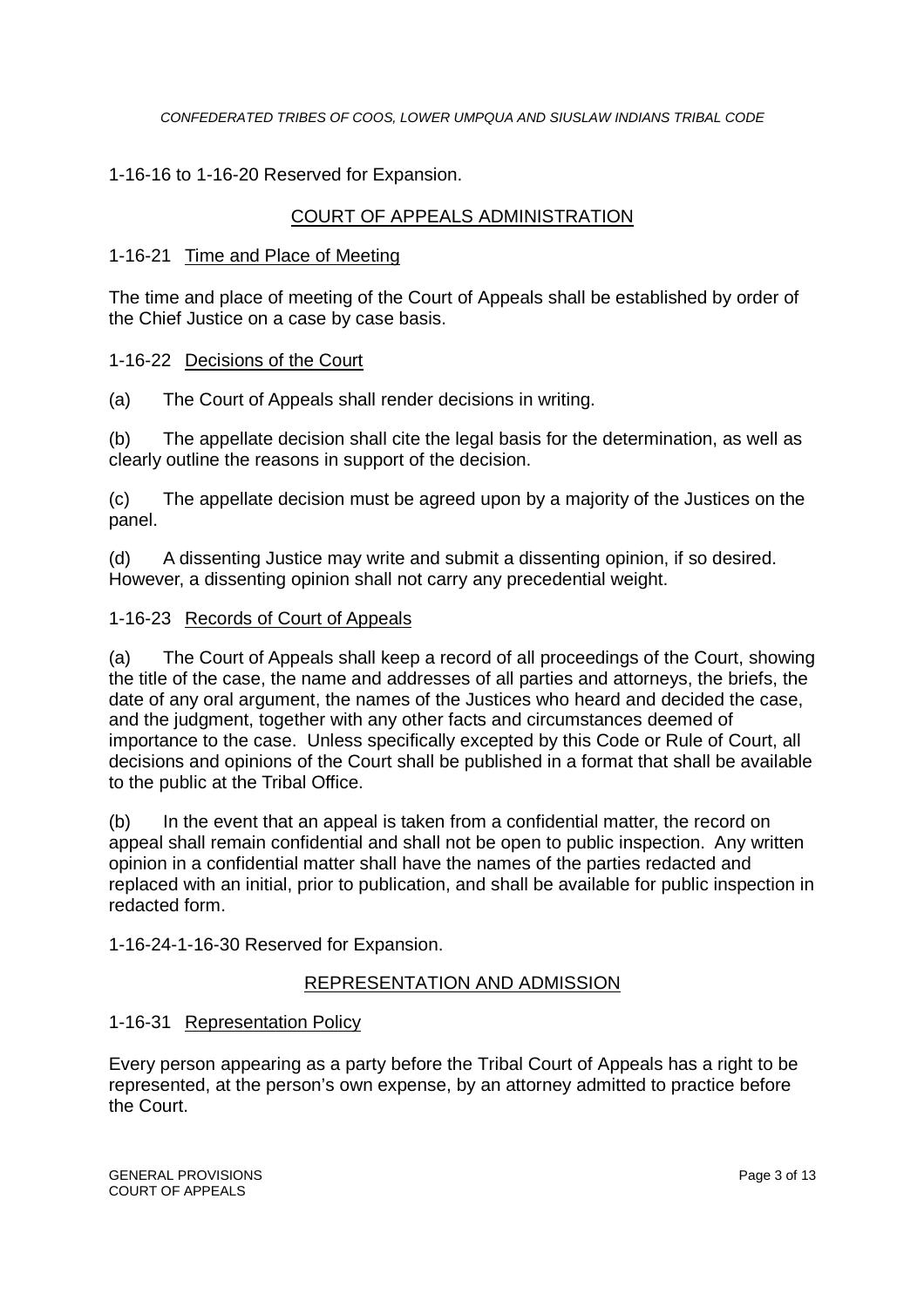# 1-16-32 Admission to Practice in Tribal Appellate Court

Attorneys shall be admitted to practice before the Tribal Court of Appeals as provided in CLUSITC 1-1-61 *et. seq*.

1-16-33 to 1-16-40 Reserved for Expansion.

# RULES OF APPELLATE PROCEDURE

### 1-16-41 Scope of Rules

(a) These Rules govern procedure in appeals to the Tribes' Court of Appeals ("Appellate Court") from any final judgment of the Tribes' Tribal Court.

(b) Any procedure, issue, question or other matter not covered by these Rules or by Supplemental Rules promulgated by the Court shall be governed by the Federal Rules of Appellate Procedure, ("FRAP").

(c) The Appellate Court may make and enforce Supplemental Rules in the manner provided in CLUSITC 1-1-100.

### 1-16-42 Right of Appeal

(a) Any aggrieved party may appeal from a final judgment of the Tribal Court. A final judgment is one that disposes of all issues in the case.

(b) Failure to file an appeal within the time limits imposed by CLUSITC 1-1-43 shall result in the automatic dismissal of the appeal.

(c) Failure to follow any procedure required by these Rules, other than the timely filing of a notice of appeal, does not affect the validity of the appeal, but is ground only for the Appellate Court to act as it considers appropriate, including dismissing the appeal.

(d) Appeals may be consolidated by order of the Appellate Court upon its own motion, or upon motion of a party, or by stipulation of the parties to the several appeals.

### 1-16-43 The Notice of Appeal

(a) A notice of appeal in a civil case may be filed by any party within thirty (30) days of the filing of the final judgment of the Tribal Court. In a civil case, notice of the judgment shall be deemed to have issued when judgment is filed with the Tribal Court Clerk. The Tribal Court Clerk shall, on the same day that judgment is issued, send a copy of the judgment to each party or attorney of record.

(b) The notice of appeal shall specify the party or parties taking the appeal, shall designate the judgment or order of the trial court appealed from, and shall be signed by the appealing party or counsel.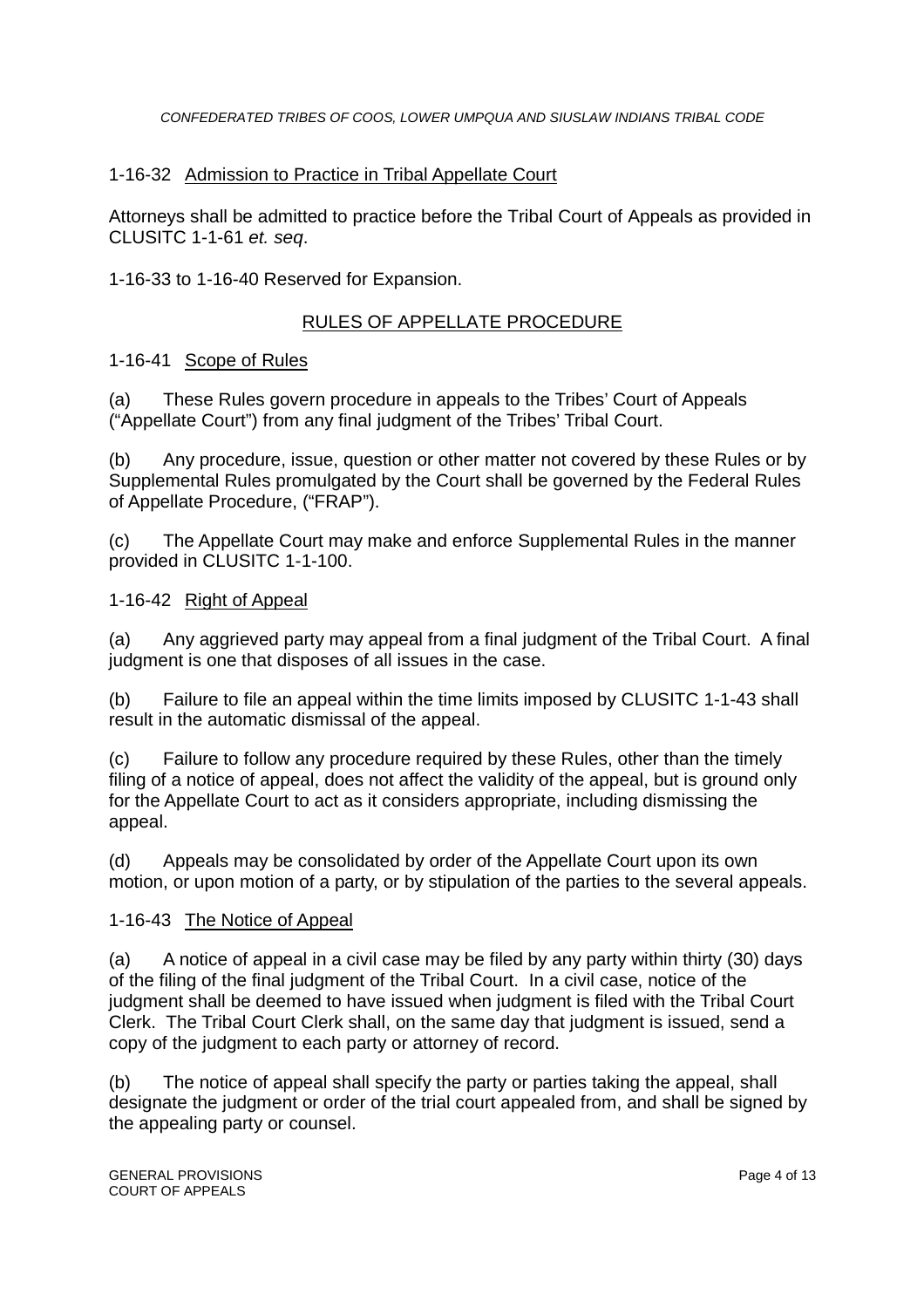(c) The notice of appeal shall be filed in triplicate with the Tribal Court Clerk accompanied by a certification that a copy has been served upon each party or attorney of record. The Tribal Court Clerk shall endorse on the notice of appeal, the date and time of filing, shall docket the appeal, and send one (1) copy to the Chief Judge of the Tribal Court.

### 1-16-44 Costs and Fees

(a) At the time of filing the notice of appeal in a civil matter, which shall include violations, the appellant shall submit to the Tribal Court Clerk all required filing fees, as established by the Tribal Council.

(b) If a party is indigent and desires to appeal, that party may file a notice of appeal accompanied by a statement under oath reciting facts demonstrating the inability to pay the filing fee. The Court of Appeals may defer or establish a schedule for payment of the filing fee.

(c) The appellee shall pay all required fees at the time of appearance.

(d) The CTCLUSI, any CTCLUSI agent or department, any CTCLUSI office or employee sued in an official capacity shall not be required to pay any fees when appearing as a party, an intervenor or as amicus curiae.

#### 1-16-45 The Record on Appeal

The provisions of 2012 FRAP 10, 11 and 12 or their successors shall apply.

#### 1-16-46 Filing and Service

(a) Filing.

(1) Filing with the Clerk. A paper required or permitted to be filed in the Court of Appeals must be filed with the Tribal Court Clerk.

(2) Filing: Method and Timeliness.

(A) In general. Filing may be accomplished by mail addressed to the Tribal Court Clerk, but filing is not timely unless the Tribal Court Clerk receives the papers within the time fixed for filing.

(B) A brief or appendix. A brief or appendix is timely filed however, if on or before the last day for filing, it is:

(i) Mailed to the Tribal Court Clerk by First-Class Mail, or other class of mail that is at least as expeditious, postage prepaid; or

(ii) Dispatched to a third-party commercial carrier for delivery to the clerk within three (3) days.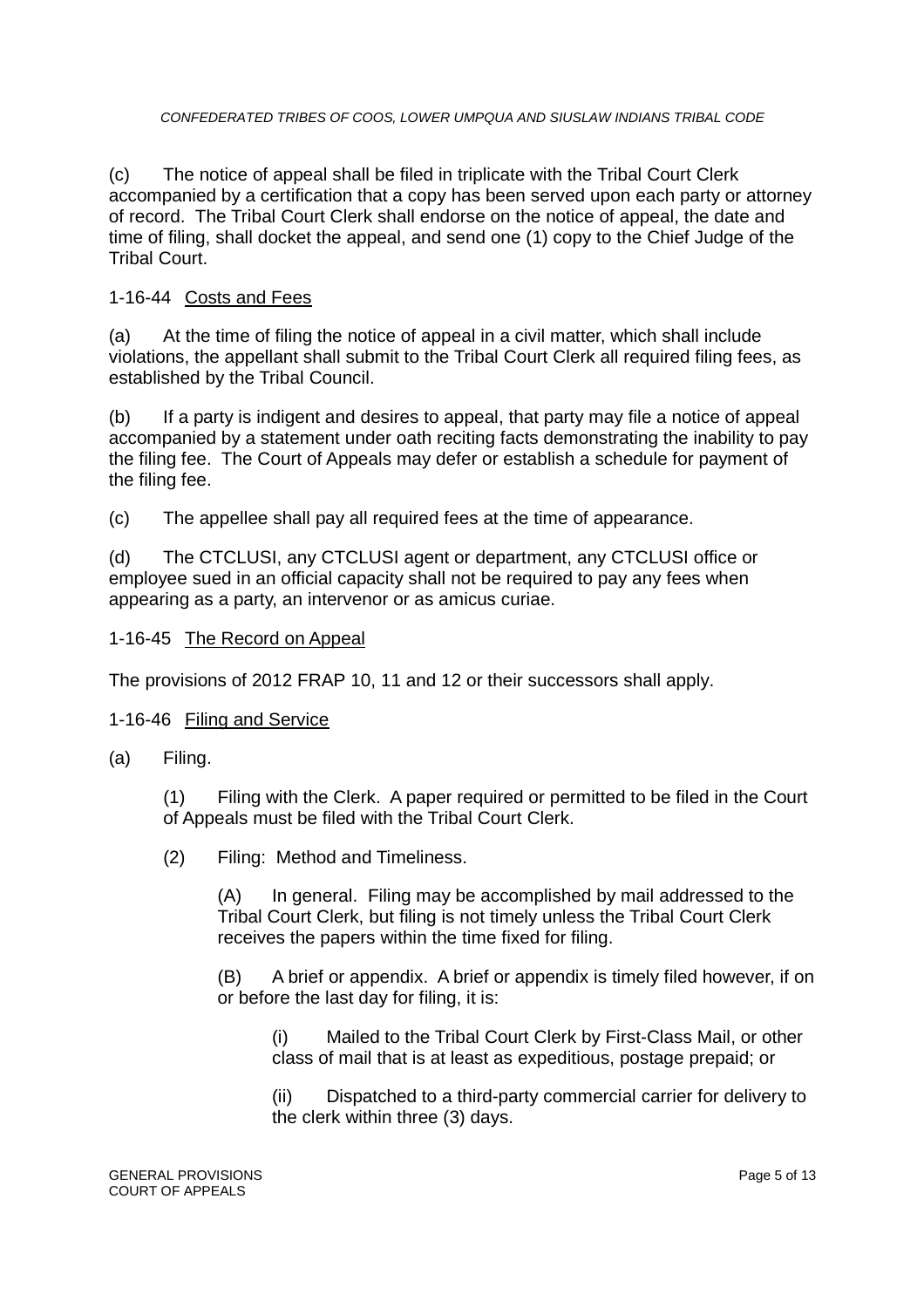(C) Electronic Filing. Papers may be filed, signed or verified by electronic means. A paper filed by electronic means constitutes a written paper for purposes of these rules except that the following documents shall be filed and served conventionally, in paper format:

- (i) Sealed and in-camera documents;
- (ii) Social Security Administration records; and

(iii) Individually identifiable health information protected under HIPAA (*See also* 45 CFR 160.103).

(3) Clerk's Refusal of Documents. The Tribal Court Clerk must not refuse to accept for filing any paper presented for that purpose solely because it is not presented in proper form as required by these rules or by any local rule or practice.

(4) Privacy Protection. Privacy protection is governed by UTTCR 5(c), which adopts Federal Rule of Civil Procedure 5.2.

(b) Service of All Papers Required. Unless a rule requires service by the Tribal Court Clerk, a party must, at or before the time of filing a paper, serve a copy on the other parties to the appeal or review. Service on a party represented by counsel must be made on the party's counsel.

- (c) Manner of Service.
	- (1) Service may be any of the following:

(A) personal, including delivery to a responsible person at the office of counsel;

- (B) by mail;
- (C) by third-party commercial carrier for delivery within three (3) days; or
- (D) by electronic means, if the party being served consents in writing.

(2) When reasonable considering such factors as the immediacy of the relief sought, distance, and cost, service on a party must be by a manner at least as expeditious as the manner used to file the paper with the court.

(3) Service by mail or by commercial carrier is complete on mailing or delivery to the carrier. Service by electronic means is complete on transmission, unless the party making service is notified that the paper was not received by the party served.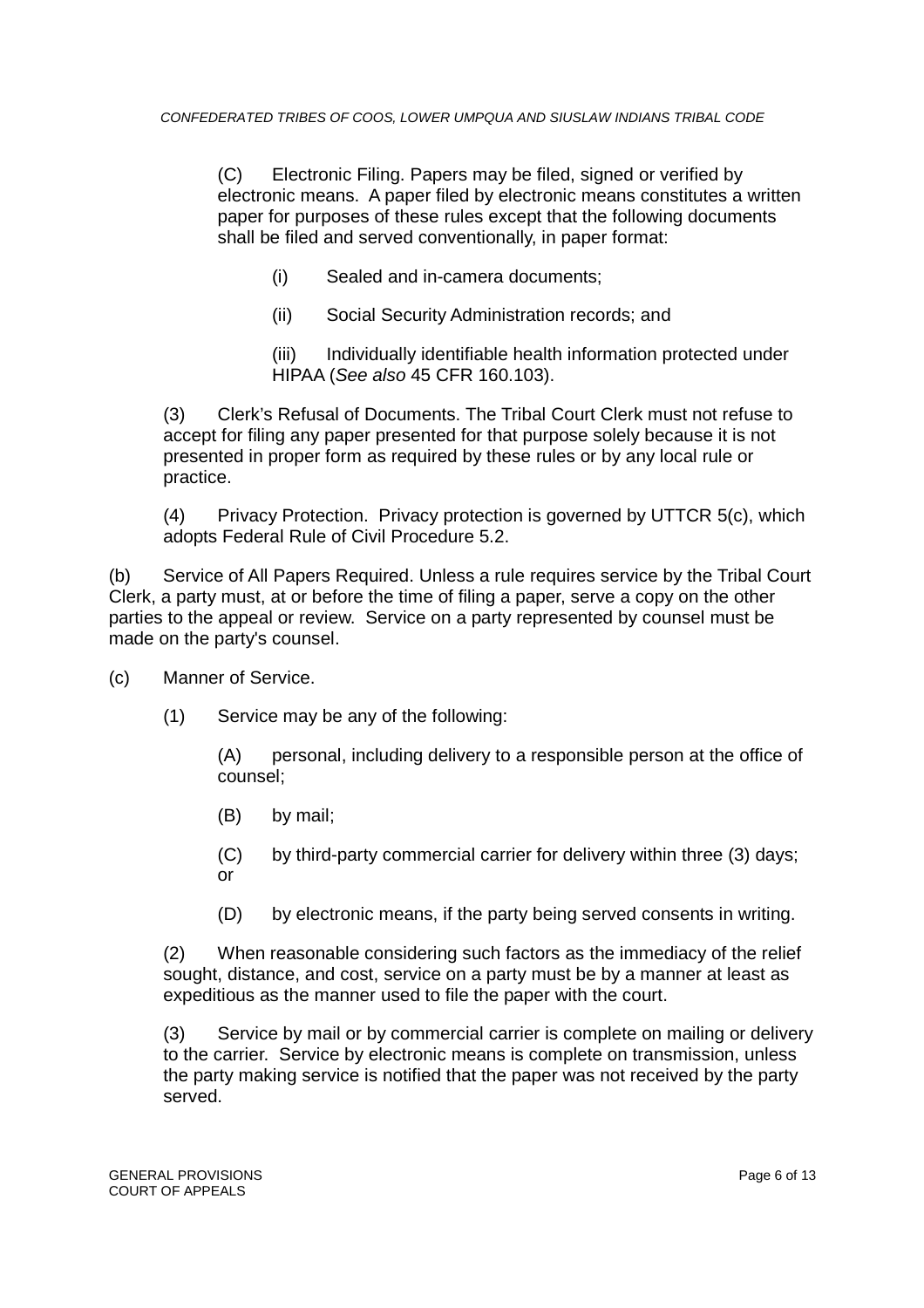- (d) Proof of Service.
	- (1) A paper presented for filing must contain either of the following:
		- (A) an acknowledgment of service by the person served; or

(B) proof of service consisting of a statement by the person who made service certifying:

- (i) the date and manner of service;
- (ii) the names of the persons served; and

(iii) their mail or electronic addresses, facsimile numbers, or the addresses of the places of delivery, as appropriate for the manner of service.

(2) When a brief or appendix is filed by mailing or dispatch in accordance with CLUSITC 1-16-46, the proof of service must also state the date and manner by which the document was mailed or dispatched to the Tribal Court Clerk.

(3) Proof of service may appear on or be affixed to the papers filed.

(e) Number of Copies. When these rules require the filing or furnishing of a number of copies, a court may require a different number by local rule or by order in a particular case.

#### 1-16-47 Computing and Extending Time

(a) Computing Time. The following rules apply in computing any time period specified in these rules, in any local rule or court order, or in any provision of tribal law that does not specify a method of computing time. This rule is based on, and should be interpreted consistent with, decisions interpreting and applying FRAP 26 or its successor.

(1) Period Stated in Days or a Longer Unit. When the period is stated in days or a longer unit of time:

(A) exclude the day of the event that triggers the period;

(B) count every day, including intermediate Saturdays, Sundays, and legal holidays; and

(C) include the last day of the period, but if the last day is a Saturday, Sunday, or legal holiday, the period continues to run until the end of the next day that is not a Saturday, Sunday, or legal holiday.

(2) Period Stated in Hours. When the period is stated in hours: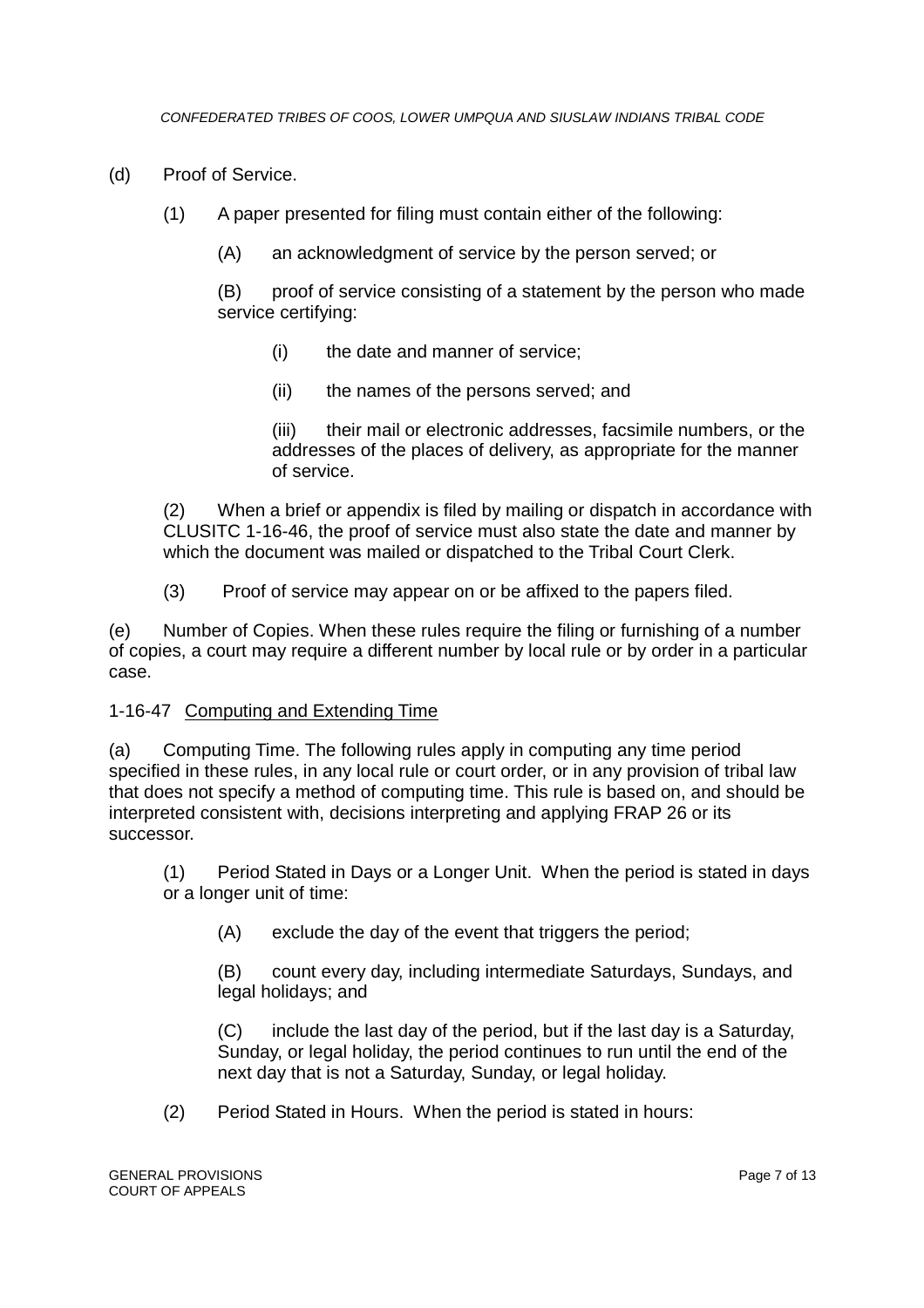(A) begin counting immediately on the occurrence of the event that triggers the period;

(B) count every hour, including hours during intermediate Saturdays, Sundays, and legal holidays; and

(C) if the period would end on a Saturday, Sunday, or legal holiday, the period continues to run until the same time on the next day that is not a Saturday, Sunday, or legal holiday.

(3) Inaccessibility of the Tribal Court Clerk's Office. Unless the court orders otherwise, if the Tribal Court Clerk's office is inaccessible:

(A) on the last day for filing under CLUSITC 1-16-47, then the time for filing is extended to the first accessible day that is not a Saturday, Sunday, or legal holiday; or

(B) during the last hour for filing under CLUSITC 1-16-47, then the time for filing is extended to the same time on the first accessible day that is not a Saturday, Sunday, or legal holiday.

(4) "Last Day" Defined. Unless a different time is set by a tribal Code or ordinance, local rule, or court order, the last day ends:

(A) For filing under CLUSITC 1-16-46 at the latest time for the method chosen for delivery to the post office, third-party commercial carrier, or prison mailing system; and

(B) For filing by other means, when the Tribal Court Clerk's office is scheduled to close.

(5) "Next Day" Defined. The "next day" is determined by continuing to count forward when the period is measured after an event and backward when measured before an event.

(6) "Legal Holiday" Defined. "Legal holiday" means:

(A) the day set aside by federal, tribal or Oregon law for observing New Year's Day, Martin Luther King Jr.'s Birthday, Washington's Birthday, Memorial Day, Independence Day, Labor Day, Veterans' Day, Thanksgiving Day, or Christmas Day;

(B) any day declared a holiday by the Tribal Council, the President of the United States or Congress.

(b) Extending Time. For good cause, the court may extend the time prescribed by these rules or by its order to perform any act, or may permit an act to be done after that time expires. But the court may not extend the time to file: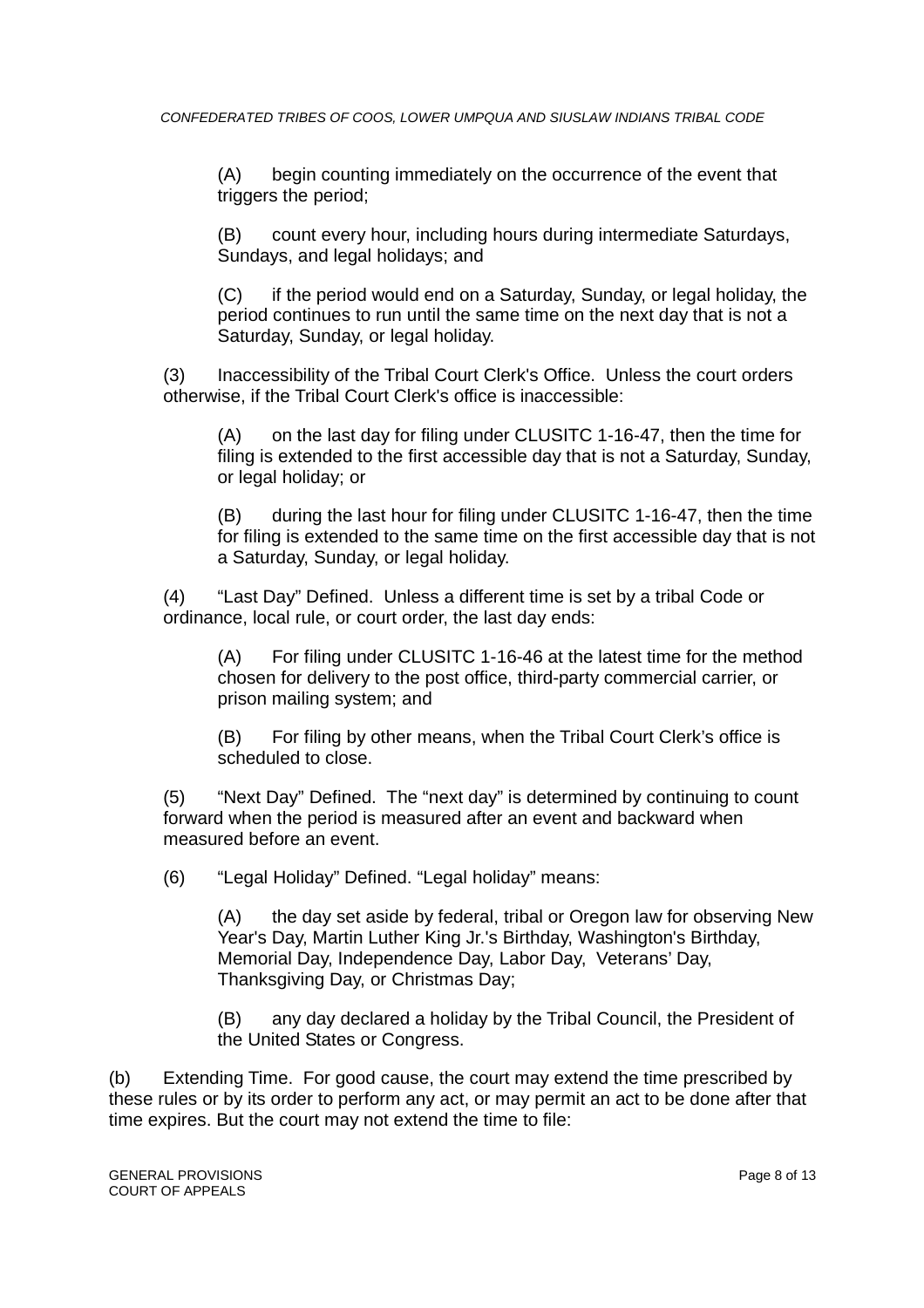(1) a notice of appeal; or

(2) a notice of appeal from or a petition to enjoin, set aside, suspend, modify, enforce, or otherwise review an order of a Tribal agency, board, commission, or officer of the CTCLUSI, unless specifically authorized by law.

(c) Additional Time after Service. When a party may or must act within a specified time after service, three (3) days are added after the period would otherwise expire under CLUSITC 1-16-47(a), unless the paper is delivered on the date of service stated in the proof of service. For purposes of this CLUSITC 1-16-47(c), a paper that is served electronically is not treated as delivered on the date of service stated in the proof of service.

#### 1-16-48 Corporate Disclosure Statement

(a) Who Must File. Any nongovernmental corporate party to a proceeding in a court of appeals must file a statement that identifies any parent corporation and any publicly held corporation that owns 10% or more of its stock or states that there is no such corporation.

(b) Time for Filing; Supplemental Filing. A party must file the CLUSITC 1-16-48(a) statement with the principal brief or upon filing a motion, response, petition, or answer in the court of appeals, whichever occurs first, unless a local rule requires earlier filing. Even if the statement has already been filed, the party's principal brief must include the statement before the table of contents. A party must supplement its statement whenever the information that must be disclosed under this rule changes.

(c) Number of Copies. The party must file an original and three (3) copies unless the court requires a different number by local rule or by order in a particular case.

#### 1-16-49 Motions

The Chief Justice may allow motions in a particular case and will prescribe by order the requirements therefor, including times for response and reply.

#### 1-16-50 Form of Appendices and Other Papers

The provisions of FRAP 32 or its successor shall apply.

#### 1-16-51 Contents of the Briefs

The briefs shall contain under appropriate headings and in the order indicated:

(a) A table of contents with page references, and a table of cases (alphabetically arranged), statutes and other authorities cited, with references to the pages of the brief where they are cited;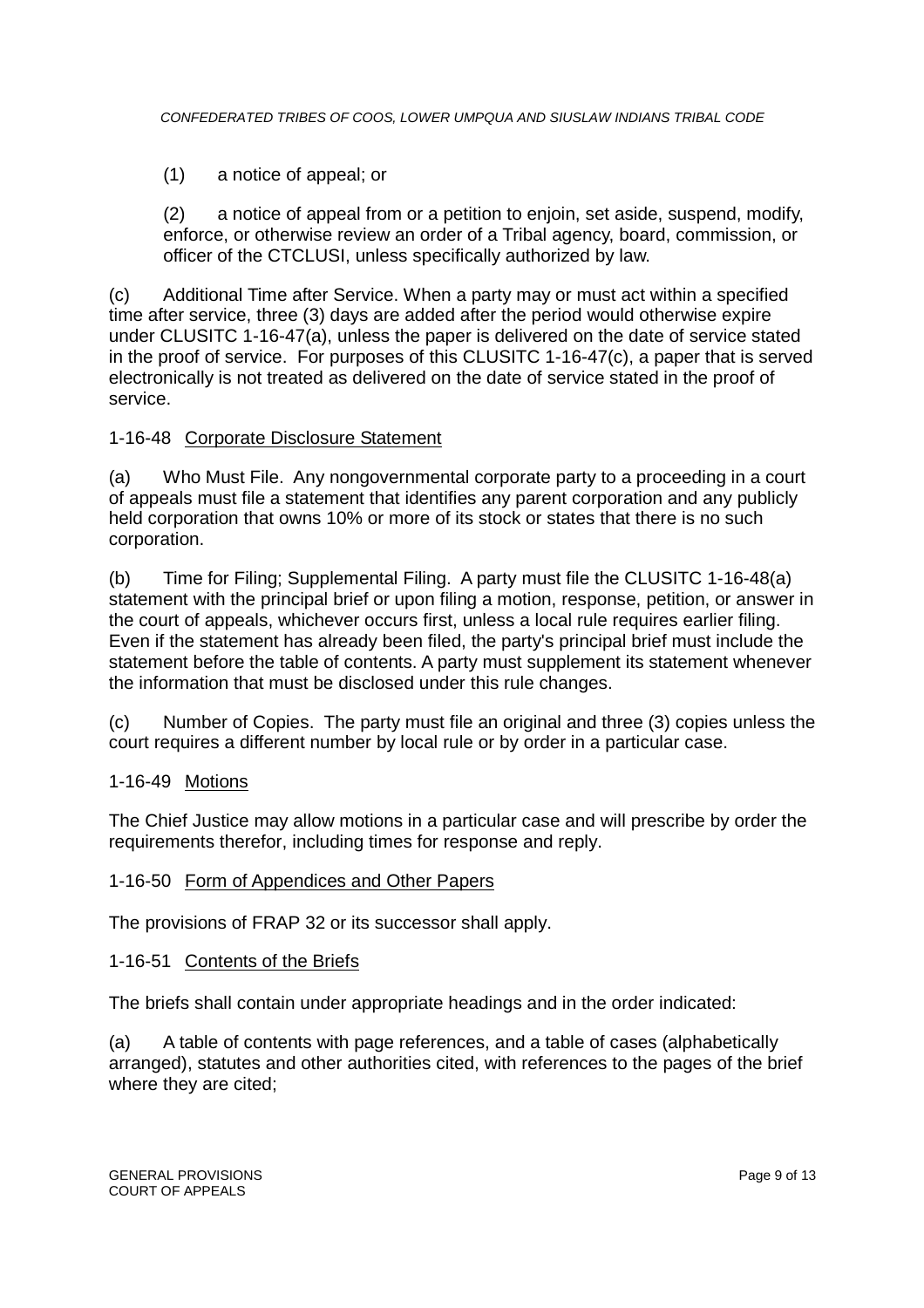(b) A statement of the case briefly indicating the nature of the case, the course of the proceedings, and disposition below;

(c) A statement of facts relevant to the issues submitted with appropriate reference to the record;

(d) A summary of the argument which must not merely repeat the argument headings but be a clear, accurate, succinct summary;

(e) The argument, divided under appropriate headings into as many parts as there are points to be presented, which must contain appellant's contentions and the reasons for them with citations to the authorities and parts of the record on which the appellant relies.

(f) For each issue, a statement of the standard of review;

(g) A short conclusion stating the precise relief sought; and

(h) A certificate that the brief complies with the type-volume limitations of CLUSITC 1-16-46.

### 1-16-52 Appendix to the Briefs

It is the appellant's responsibility to prepare and file an appendix in accord with the provisions of FRAP 30.

### 1-16-53 Serving and Filing Briefs

(a) Time to Serve and File a Brief.

(1) The appellant must serve and file a brief within forty (40) days after the record is filed. The appellee must serve and file a brief within thirty (30) days after the appellant's brief is served. The appellant may serve and file a reply brief within fourteen (14) days after service of the appellee's brief but a reply brief must be filed at least seven (7) days before argument, unless the court, for good cause, allows a later filing.

(2) The Court of Appeals may shorten the time to serve and file briefs by order in a particular case.

(3) Number of Copies. Four (4) copies of each brief must be filed with the clerk and two (2) copies must be served on each unrepresented party and on counsel for each separately represented party. An unrepresented party proceeding in *forma pauperis* must file four (4) legible copies with the clerk, and one copy must be served on each unrepresented party and on counsel for each separately represented party. The court may by order in a particular case require the filing or service of a different number.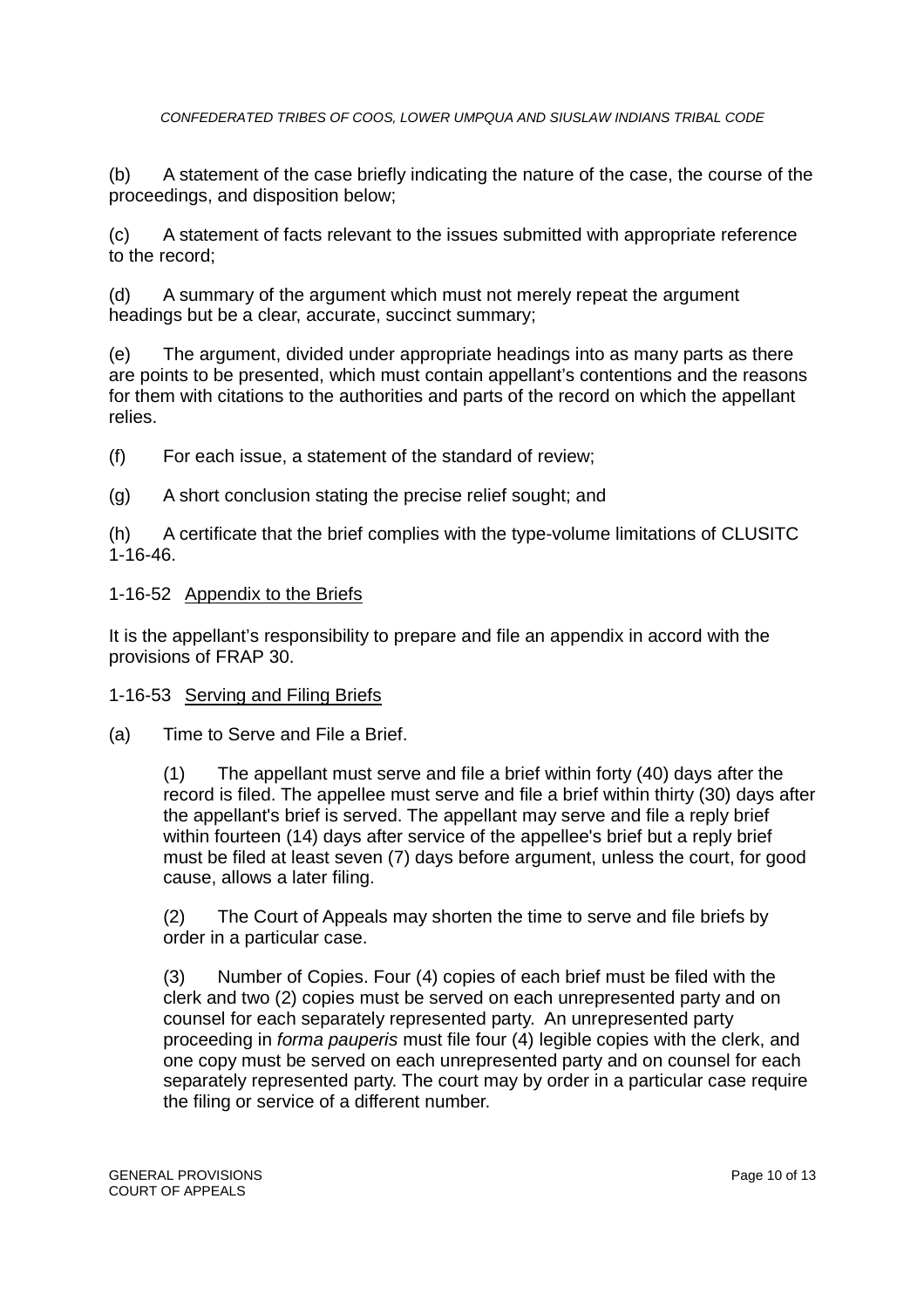(4) Consequence of Failure to File. If an appellant fails to file a brief within the time provided by this rule, or within an extended time, an appellee may move to dismiss the appeal. An appellee who fails to file a brief will not be heard at oral argument unless the court grants permission.

#### 1-16-54 Oral Argument

(a) Oral argument will be heard en banc by the Court. The hearing may be conducted in person or by telephone or computer assisted conference.

(b) The provisions of FRAP 34 or its successor shall apply.

#### 1-16-55 Entry of Judgment, Interest on Judgment

The provisions of FRAP 36 and 37 shall apply.

#### 1-16-56 Costs

(a) If the Appellate Court determines the appeal if frivolous, it may award, after notice and an opportunity to be heard, just damages and single, double or triple costs to the appellee;

(b) Assessment of costs shall be determined by the court upon submission of a bill of costs and objections thereto in the manner provided under FRAP 39.

#### 1-16-57 Decisions on Appeal

Decision of the Appellate Court shall be issued within ninety (90) days from the date of oral argument, unless the Chief Justice determines that an additional time period, up to ninety (90) days is necessary given the complexities of the case.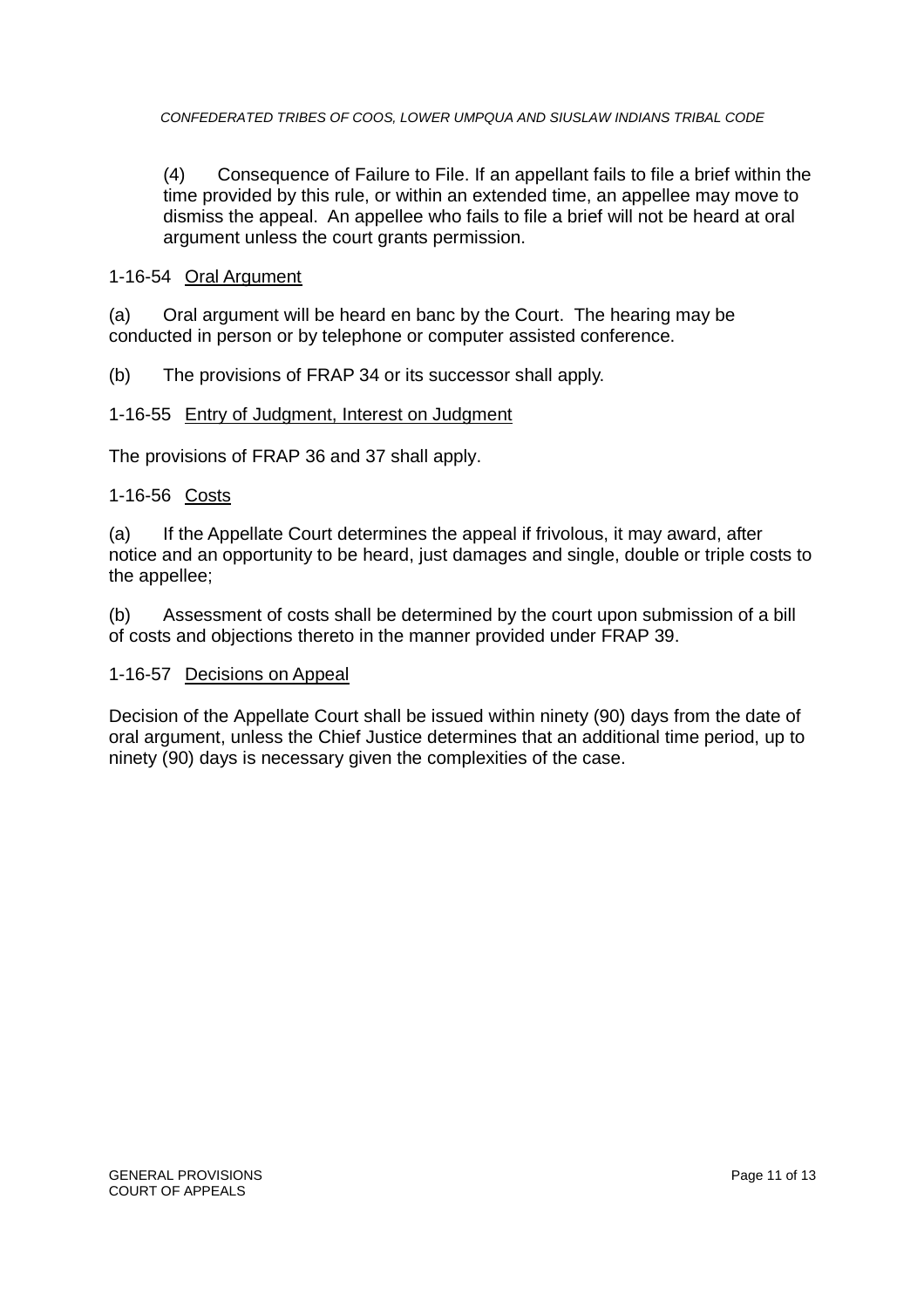GENERAL PROVISIONS **Page 12 of 13** COURT OF APPEALS

# LEGISLATIVE HISTORY AND EDITORIAL CHANGES

# APPENDIX A

*CONFEDERATED TRIBES OF COOS, LOWER UMPQUA AND SIUSLAW INDIANS TRIBAL CODE*